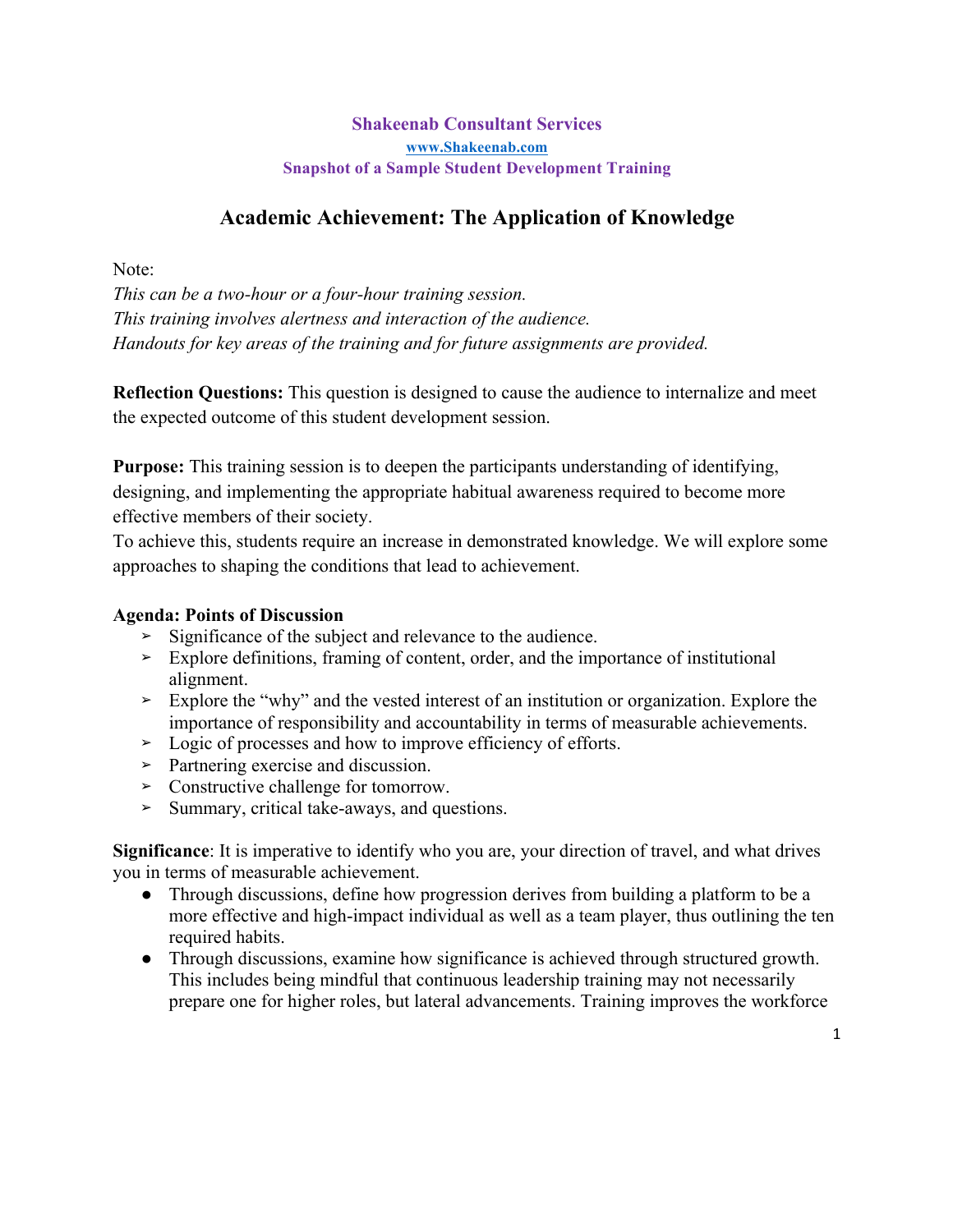through communication and enabling one to understand organizational outlook and positioning.

**How today's individuals are the most vested interest of this organization:** People are the foundation of leadership within any organization. Here, we will look at why you are valued leader and how one must hone his or her particular attributes in a competitive workforce.

- Discuss relevant case studies of employees being the heart of an organization.
- Discuss relevant case studies of employees not being the heart of an organization.
- Discuss how employees can communicate more productively with managers and leaders.

**Logic of processes and how to improve efficiency of efforts:** Here, we will explore the benefits of knowing why business is conducted as it is?

- Are there more advanced ways of achieving the same results or having a greater impact? Process improvements can lead to a multitude of great things, including organized incentives.
- Rediscover individual passion to excel and question how one's efforts can increase mental health and happiness. Devise a plan of contributing in a significant way. Set new but realistic goals, research ways, and set milestones to meet those goals. However, do this with the support of a proven leader and / or mentor. *Attaining a proven leader and / or mentor is a noted omission in being a more productive individual*.
- Identify individual needs, develop a Personal Development Plan (PDP). This PDP must be an action plan that provides a means to identify specific tasks to meet the development targets in key areas.

**Partnering exercise (Bottom-up approach towards enhancements):** This exercise is designed to induce critical thinking in key areas that are aligned with productivity while noting what factors individual's influence. Audience will pair in small groups with a task to:

- 1. Define the organization's direction according to their perception. Once defined, list key ways the adjusted insight and output of yourself that can increase effectiveness.
- 2. In groups, develop a path (or paths) of progression where an employee's energy will be of greater weight and relevance for particular aspect of the organization.
- 3. In groups, discuss items of interest for personal development. Be inclusive of others.

**Exercise outcomes and group discussions:** Based on the partnering exercise, the audience will share their developed courses of action to strengthen their individual contributions that impact organizational efficiency.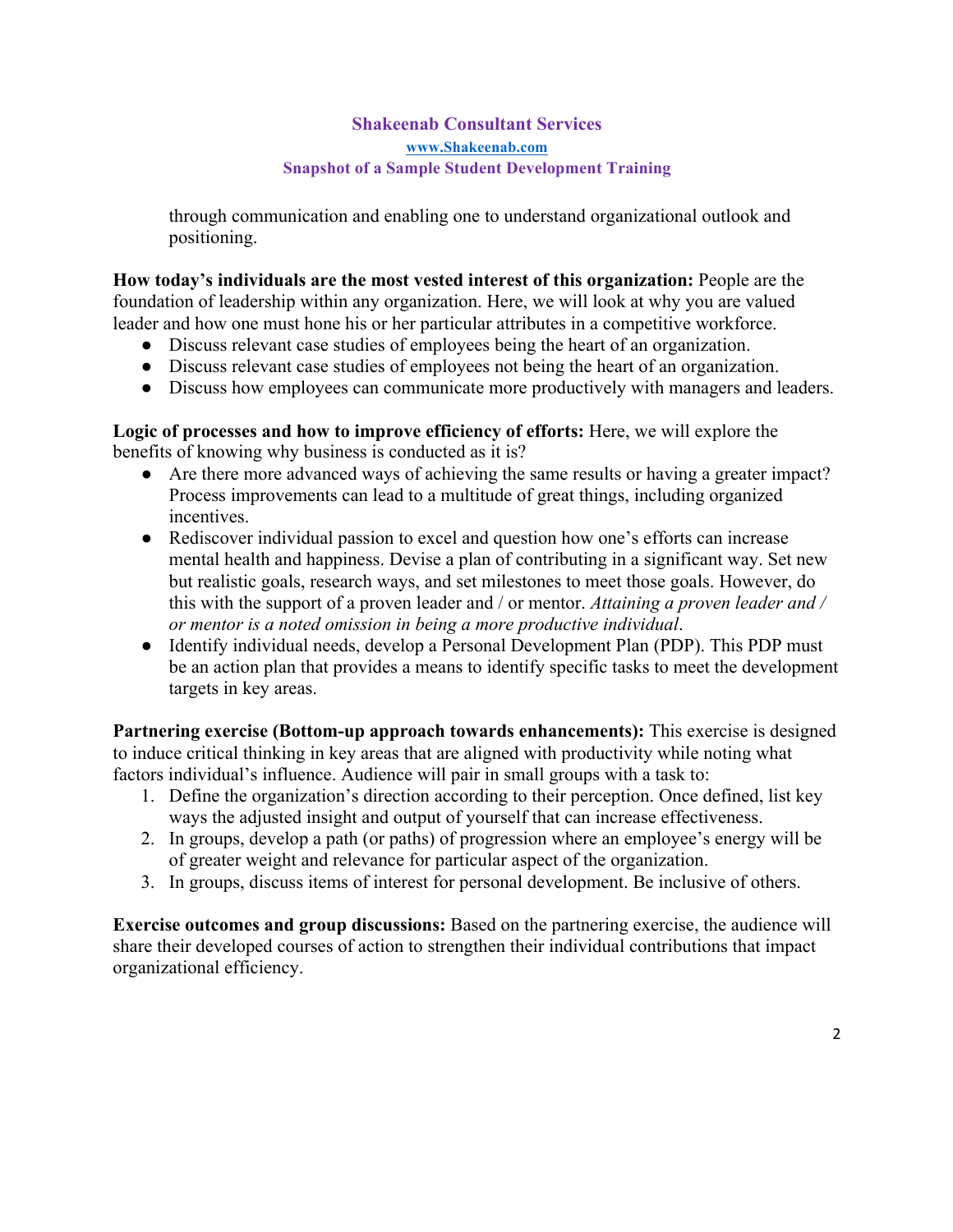**Constructive challenge:** There must be a challenge in order for individuals to grow. Build and work an individual plan that encompasses education, training, and mentorship. Beginning today, each person is tasked to think in terms of how their daily actions can benefit others.

#### **Summary, key take-aways, and questions**

A review of the six habits at the individual level that leads to individual achievement, builds the team, and contribute to the overall mission of the institution or organization. Tomorrow's objective is to see the potential, find out what you lack, and equip yourself with what is needed.

A recap of identifying the importance of education and training required for high-level achievement in today's business world. Each student has the potential to succeed. The mission is assist each individual to see the potential, find out what he lacks, and equip him with what is needed.

#### **Throughout the presentation, attendees are tasked to note their habits**

"Inspiration orients one to a particular goal. Education and relevant training enable one to reach milestones in support of the goal, and exerting habit-forming effort complements high-level achievement." Joe Shakeenab

**1. Identify and refine your character.** Live your life with life-enhancing values. Grow in a manner where you do not compromise on values such as honesty, integrity, etc… Starve your distractions and feed your focus. This is the measure of who you are and who you will become.

**2. Align your attitude with a meaningful purpose.** No amount of education or potential can help you succeed if you do not have the desire to succeed. Maintain a positive attitude and be industrious.

**3. Make learning a life-long commitment.** A leader strives for personal and professional development. Stay connected to sources of encouragement and enlightenment. Be a part of a movement that understands and capitalizes on strengths. Be able to organize and mobilize.

**4. Obtain and project through demonstration.** Learn and teach others by attaching positive images to the ideas you want to convey. Your vision enables you to idealized description of a desired outcome. This is why organizations have visions.